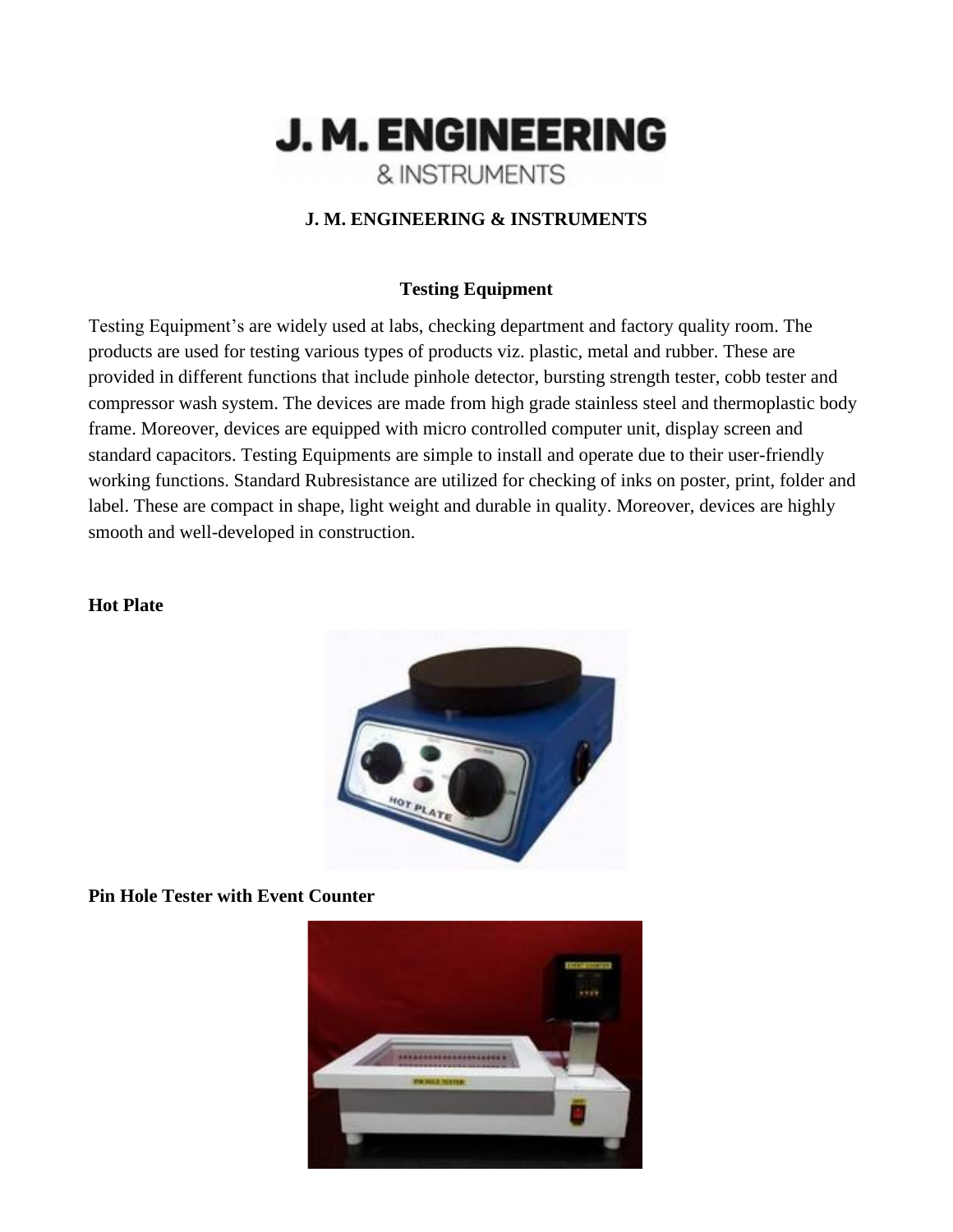### **BULK DENSITY TAPPING MODEL**



### **Cobb Tester**



### **Coefficient of friction tester**

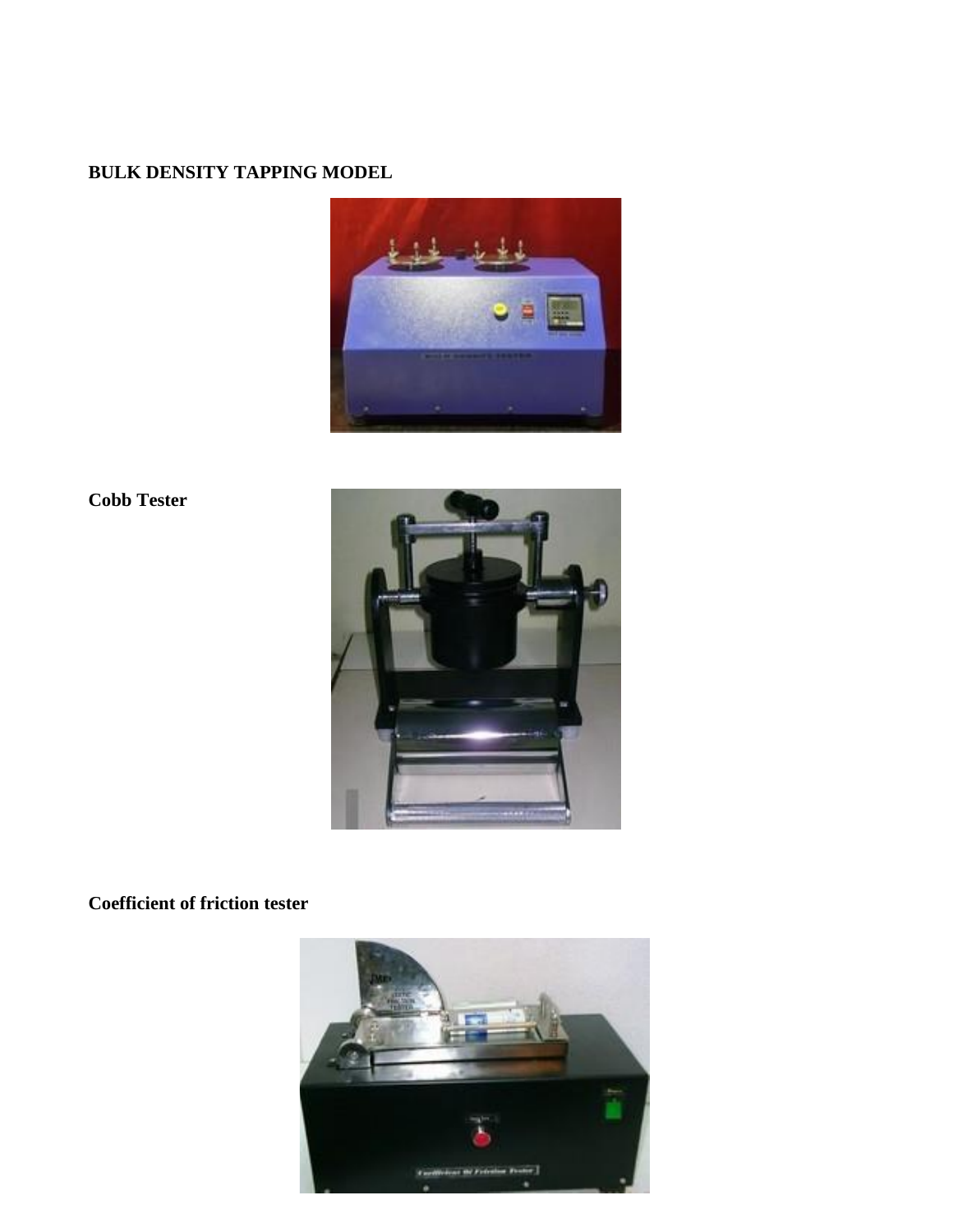**Digital Peel Tester**



**Dyne Value Pen**

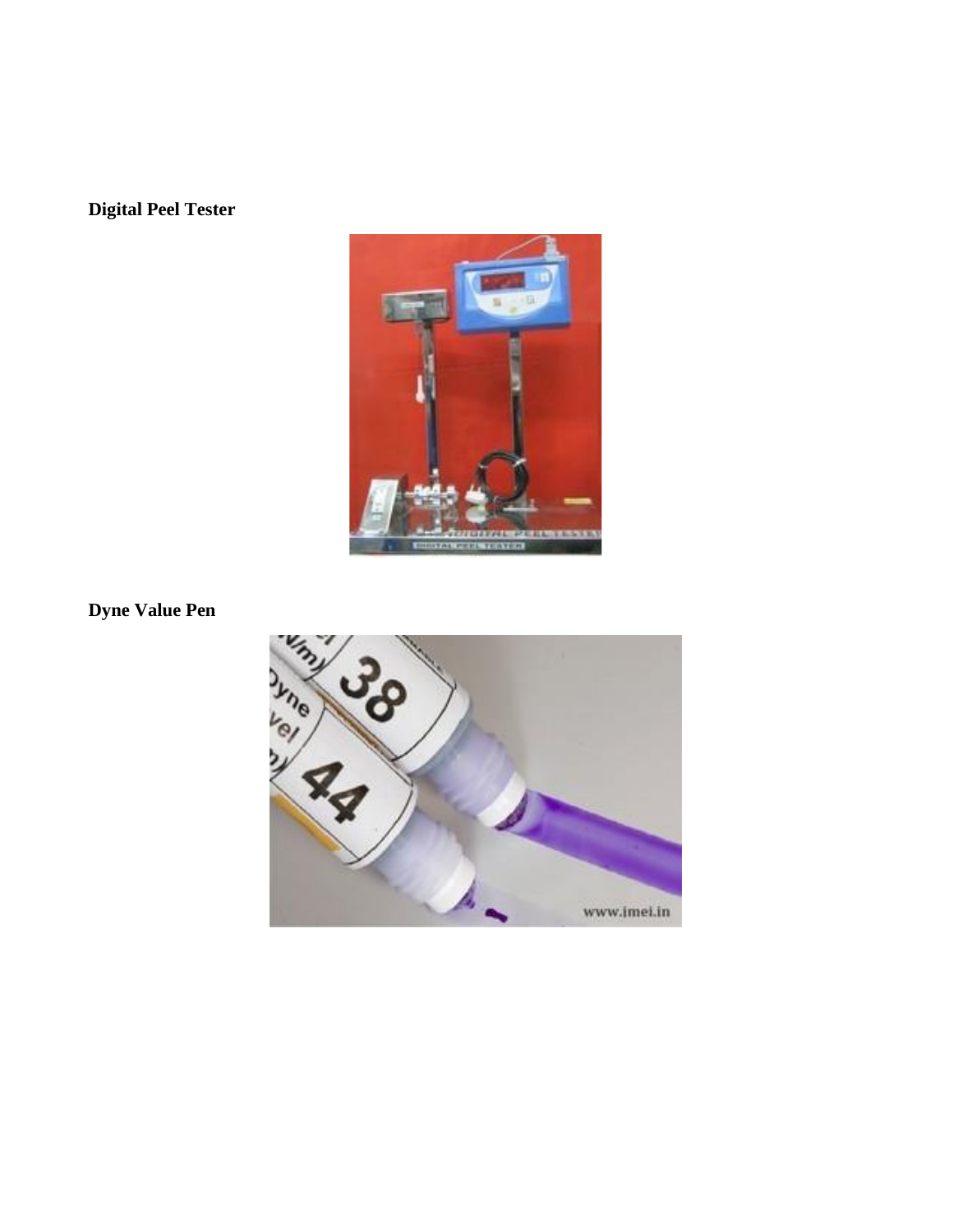### **Stiffness Tester**



## **Standard Model Flexible Arm Illuminated Magnifier (Round Shape)**

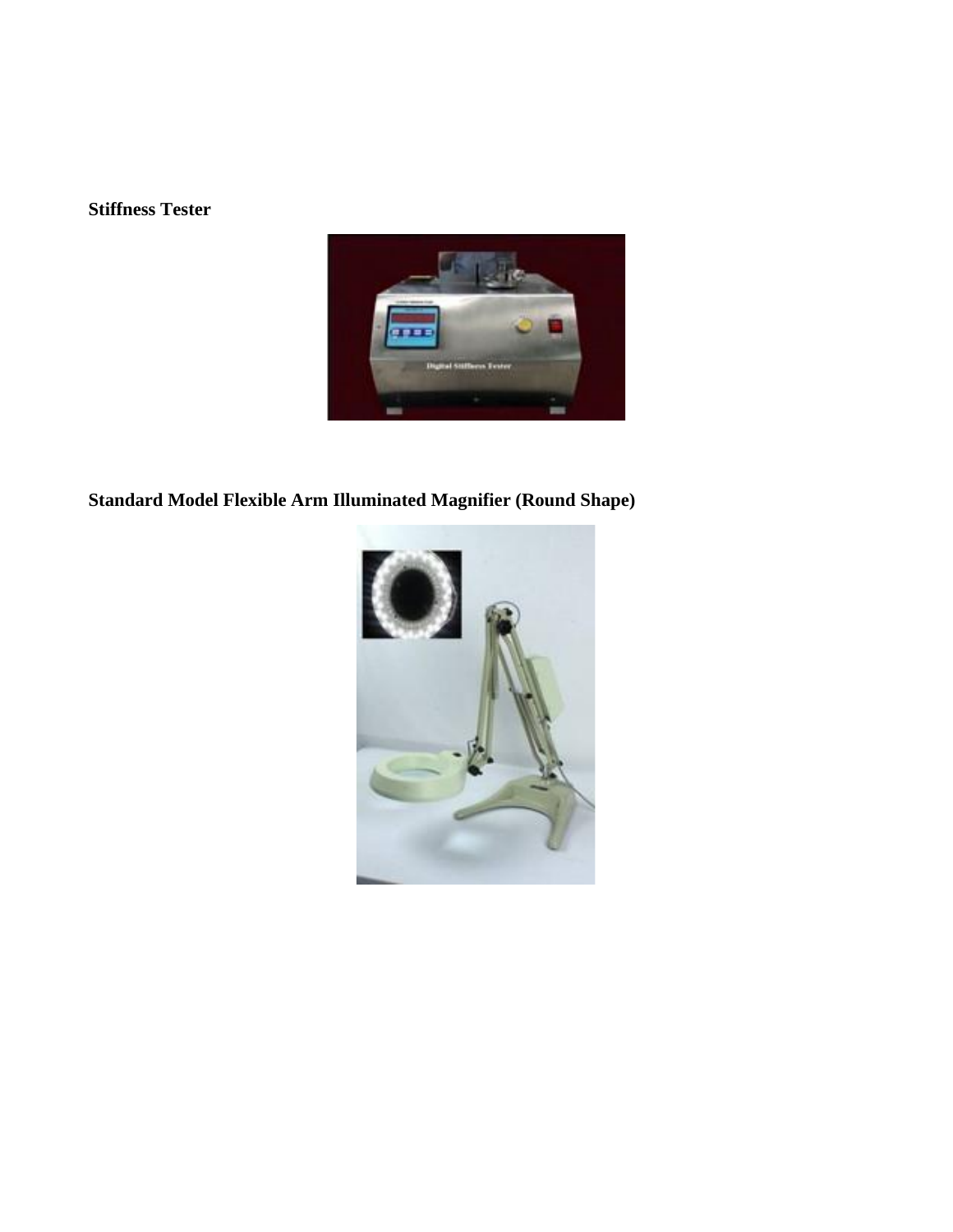### **SS Hoppers**

![](_page_4_Picture_1.jpeg)

#### **Sieve Shaker**

![](_page_4_Picture_3.jpeg)

#### **PH** Meter

![](_page_4_Picture_5.jpeg)

Digital PH Meter(Make: JMEI)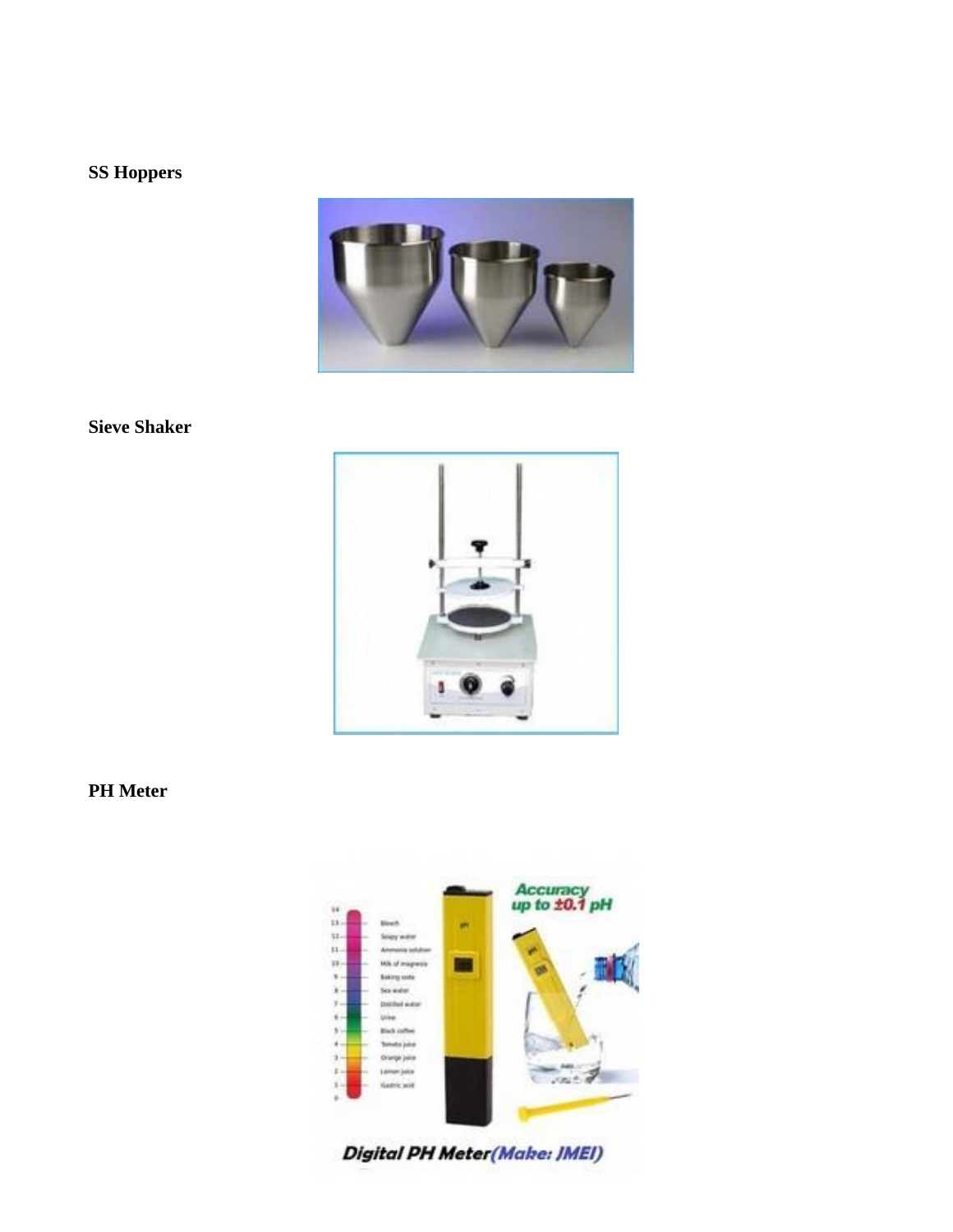## Sigma Mixer

![](_page_5_Picture_1.jpeg)

## **Delux Bursting**

![](_page_5_Picture_3.jpeg)

**Moisture Meter** 

![](_page_5_Picture_5.jpeg)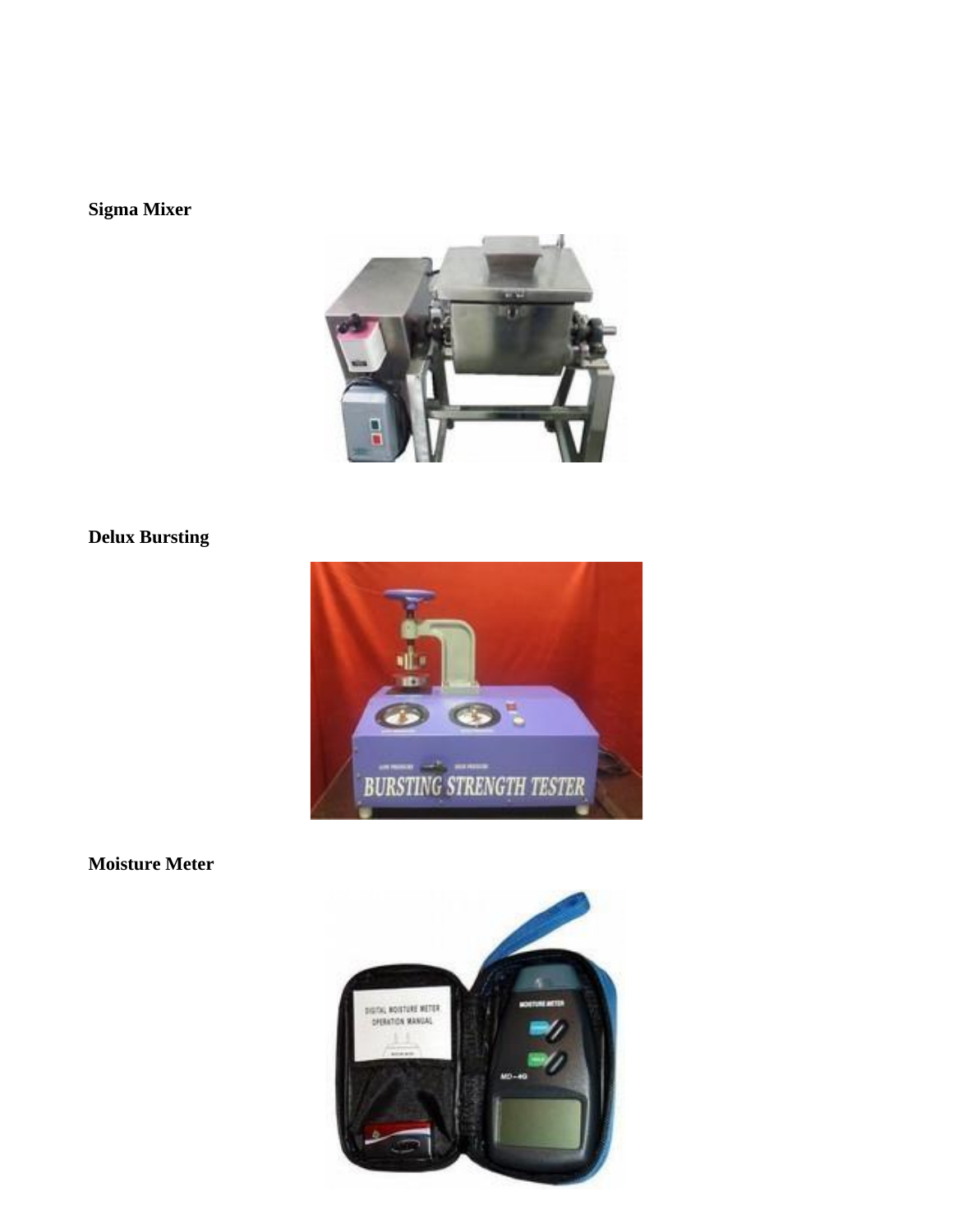**Deluxe Rub Resistance Tester**

![](_page_6_Picture_1.jpeg)

**Deluxe Bursting Strength Tester**

![](_page_6_Picture_3.jpeg)

### **Peel Tester**

![](_page_6_Picture_5.jpeg)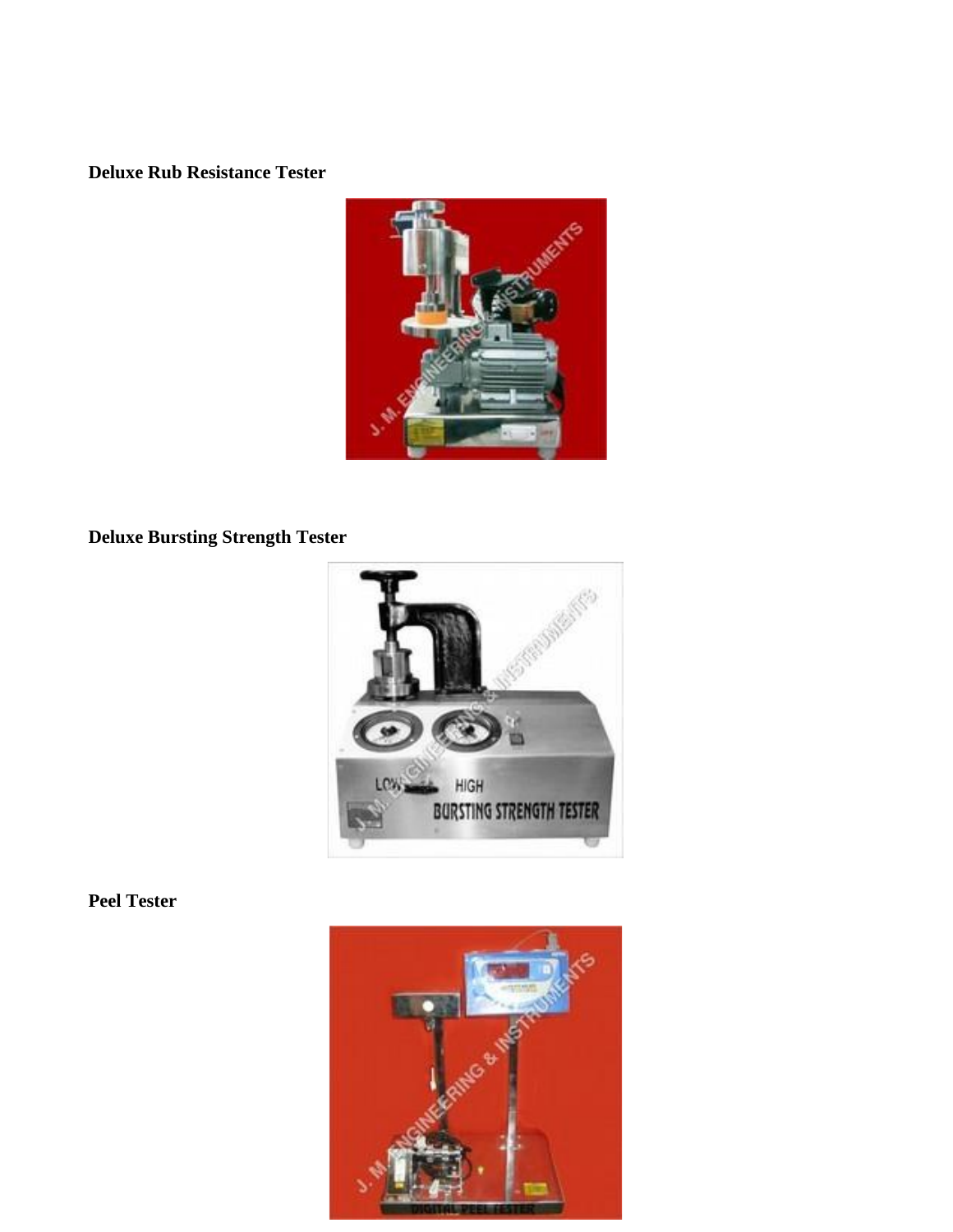## **Digital Stiffness Tester**

![](_page_7_Picture_1.jpeg)

## **Pinhole Detector**

![](_page_7_Picture_3.jpeg)

## **Cobb Tester**

![](_page_7_Picture_5.jpeg)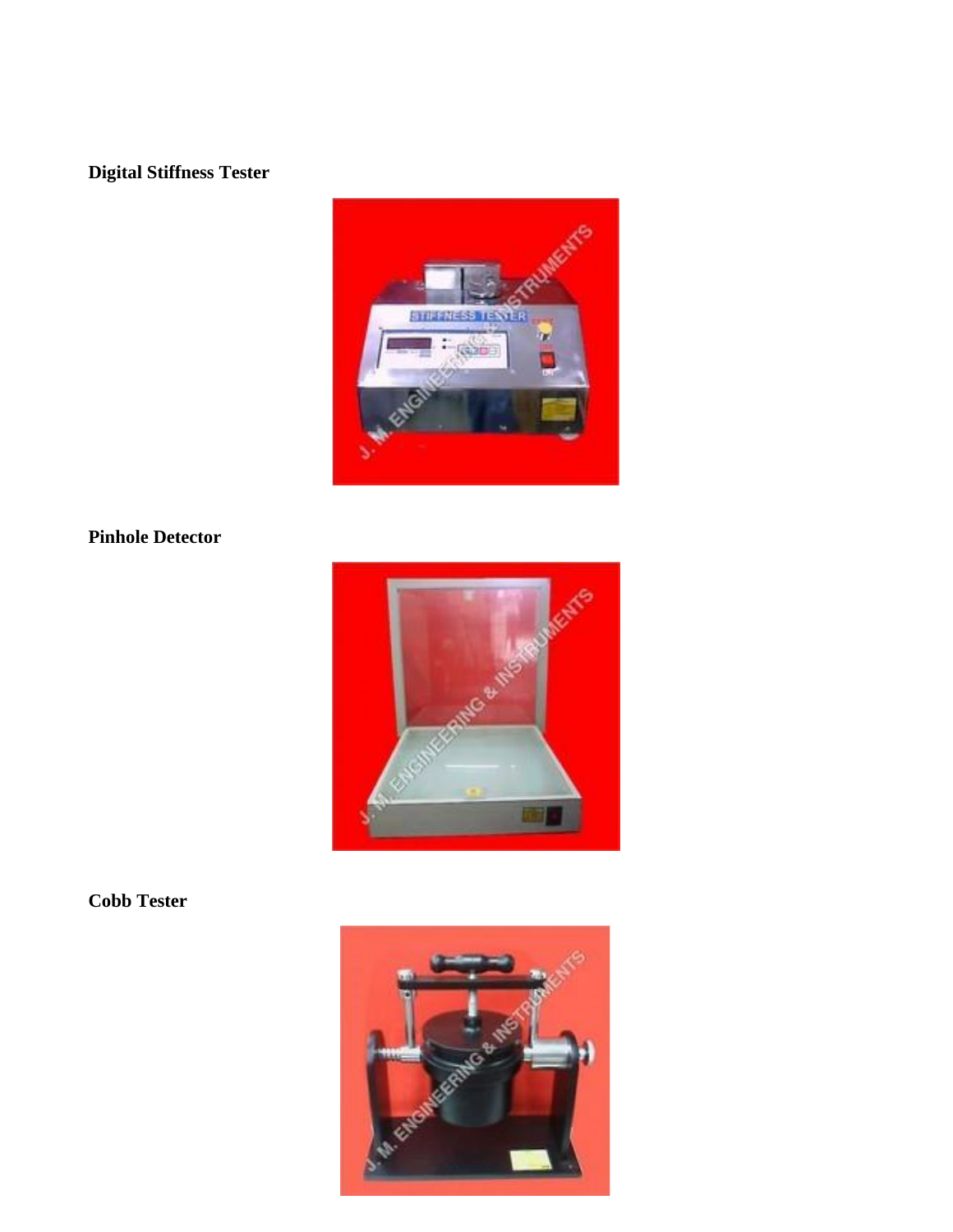### **Rub Resistance Tester**

![](_page_8_Picture_1.jpeg)

## **Compressor Wash System**

![](_page_8_Picture_3.jpeg)

**Digital Top Load Tester**

![](_page_8_Picture_5.jpeg)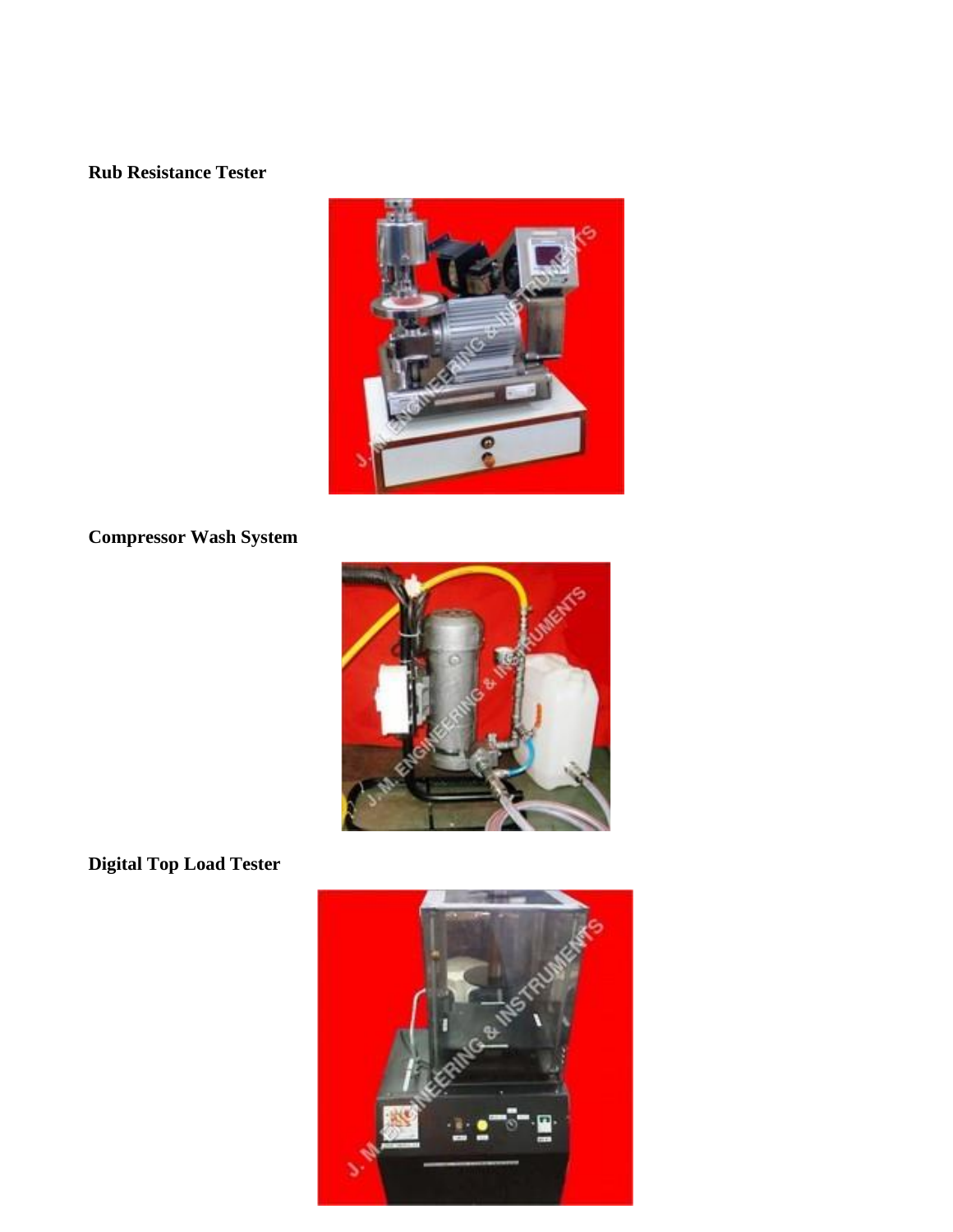**Standard Bursting Strength Tester**

![](_page_9_Picture_1.jpeg)

### **Standard Rub Resistance Tester**

![](_page_9_Picture_3.jpeg)

**Dart Impact Tester**

![](_page_9_Picture_5.jpeg)